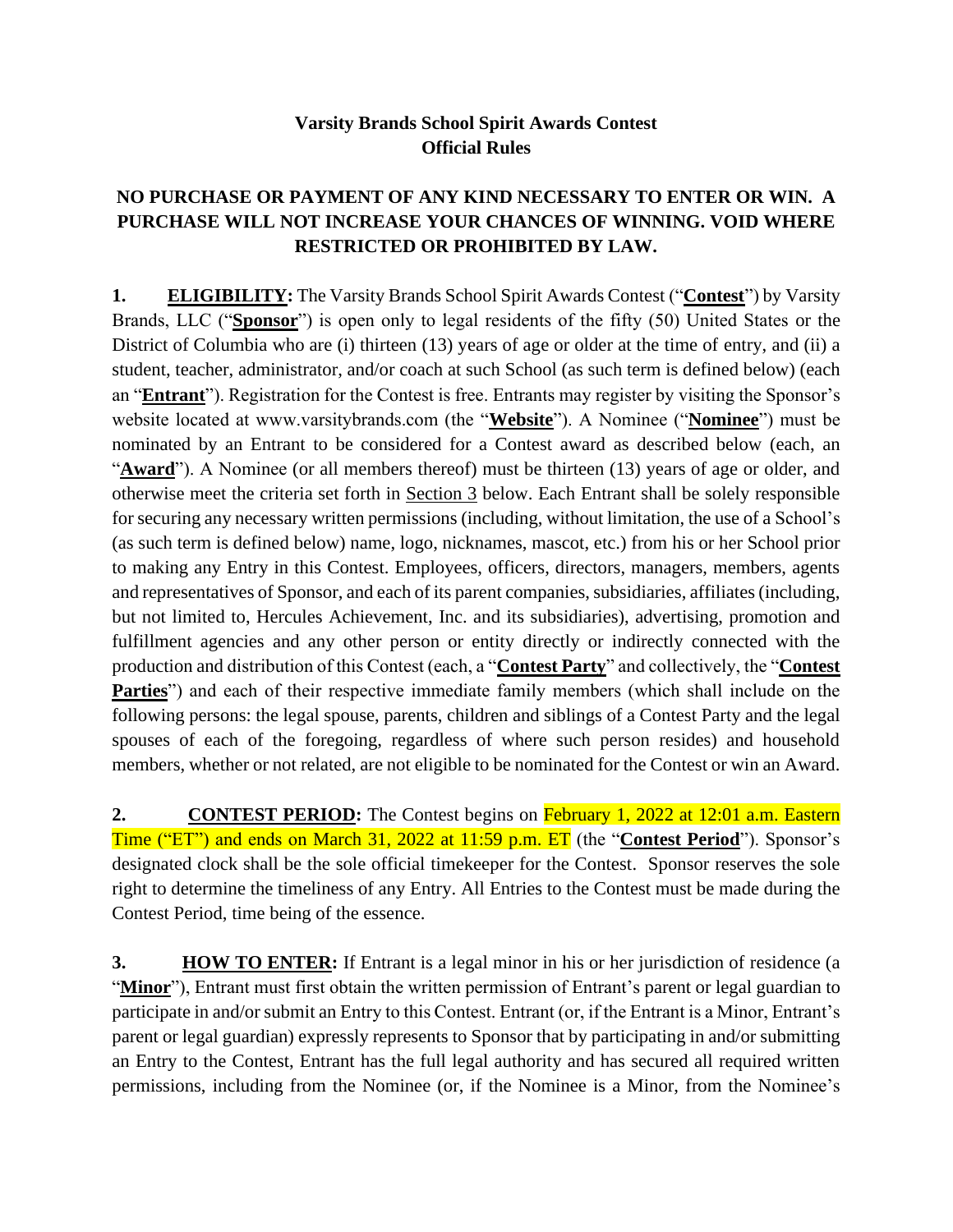parent or legal guardian), to: (i) submit the Entry and to enter the Nominee into this Contest; (ii) provide all information that Entrant submits to Sponsor concerning the Entrant and the Nominee, including without limitation any photographs and personally identifiable information; and (iii) grant to Sponsor the rights set forth in these Official Rules. Entrant (or, if the Entrant is a Minor, Entrant's parent or legal guardian) further represents to Sponsor that he or she has the legal capacity to agree to these Official Rules. Entrant (or, if the Entrant is a Minor, Entrant's parent or legal guardian) expressly agrees that within three (3) business days after any request by Sponsor, Entrant (or, if the Entrant is a Minor, Entrant's parent or legal guardian) shall provide Sponsor with originals of any and all written authorizations, consents, releases and/or other documentation from any individual who appears in or is referenced in any Entry, or otherwise.

In order to enter the Contest, each Entrant must visit the Website and must follow the instructions therein with respect to uploading and submitting an Entry. An Entrant shall be required to complete and submit the following documents and content for each applicable Award Category for which they would like to submit a nominee (as such terms are defined below):

- i. One (1) Spirit Story of not more than 500 words (the "**Essay**") detailing the reasons why Nominee deserves to receive an Award in the applicable Award Category (as such terms are defined below). The Spirit Story must include specific examples that illustrate the Nominee's qualification to receive such Award based on the criteria for such Award Category;
- ii. One (1) letter of recommendation from a high school principal, administrator or a community leader (a person with influence and recognition in the community) (the "**Letter** of **Recommendation**");
- iii. Two (2) photographs (the "**Photographs**") of the Nominee demonstrating their experience in the applicable Award Category. Each Photograph must be strictly in accordance with the Entry guidelines set forth in Section 4 below; and
- iv. OPTIONAL: Entrants may, but are not required to, submit not more than three (3) links ("**Links**") to press clippings, video footage and/or other media (the "**Linked Material**") pertaining to the Nominee and Nominee's experience in the applicable Award Category.
- v. Each Entrant must complete the Official Entry Form by providing Entrant's legal name, telephone number, email address, name of Entrant's applicable School, such School's address, and Entrant's affiliation with such School.
- vi. Each Entrant must upload the Essay, Letter of Recommendation, Photographs and optional Links (collectively, the "**Entry**") to the Website.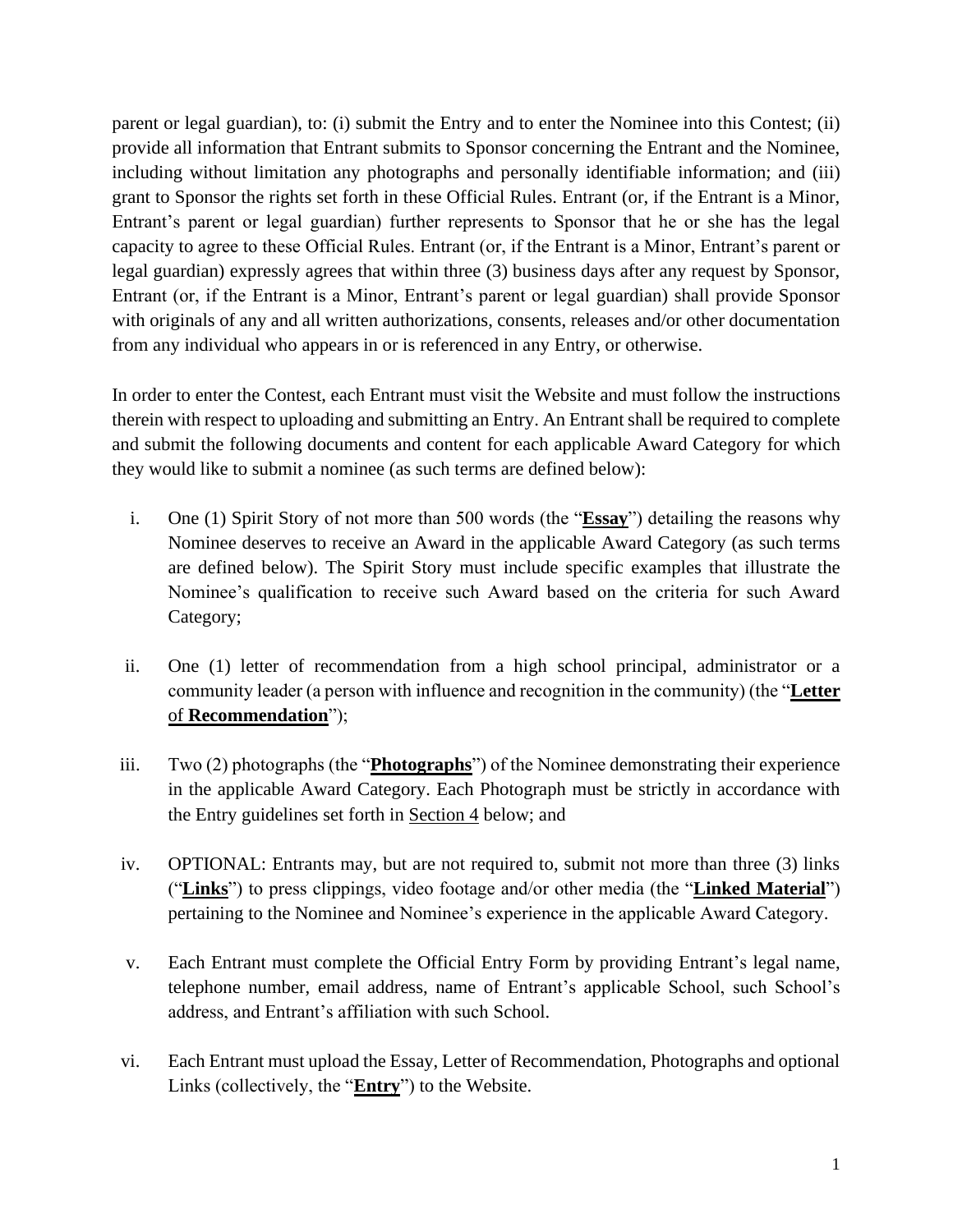Awards shall be given in each of eleven (11) categories as described below (each, an "**Award Category**" and collectively , the "**Award Categories**"). In addition to the foregoing requirements, each Entrant and/or Nominee must meet specific criteria for one or more Award Categories. The Award Categories and their respective criteria are as follows:

- A. To be considered for the "**Athlete Award,**" a Nominee must be a student currently enrolled and in good standing at the time of nomination and at the time any prize is awarded ("**Student**") in a public or private high school located in any state located in the United States or the District of Columbia (hereinafter, a "**School**"). At the time of entry, such Nominee must participate in at least one sport at their applicable School. The Essay must identify specific examples of such Nominee's leadership, sportsmanship, and teamwork.
- B. To be considered for the "**Student Award,**" a Nominee must be a Student who participates in at least one club or sport at Nominee's School, and who holds at least one leadership position within the School. The Essay must identify specific examples of such Nominee's leadership, commitment to the School, and School spirit.
- C. To be considered for the "**Performing Arts Award,**" a Nominee must be a School Performing Arts Group, including, but not limited to Marching Band, Pep Band, Choir, Show Choir, Jazz Band, Concert Band, etc. in good standing at the time of nomination and at the time any prize is awarded. The Essay must include specific examples of Nominee's School involvement, creativity and spirit.
- D. To be considered for the "**Principal Award,**" a Nominee must be a principal in good standing at the time of nomination and at the time any prize is awarded at a School. Each Entrant must submit an Essay that identifies at least two (2) examples of such Nominee's commitment to elevating and improving the experience for students at Nominee's School.
- E. To be considered for the "**Coach Award,**" a Nominee must be a coach in good standing at the time of nomination and at the time any prize is awarded of a School Team, and must have held such coaching position for a minimum of four (4) years. The Essay must identify specific examples of sportsmanship and School spirit.
- F. To be considered for the "**Athletic Director Award,**" a Nominee must be an athletic director in good standing at the time of nomination and at the time any prize is awarded who is employed by a School at the time of entry. The Essay must identify specific examples of Nominee's leadership, teamwork, and spirit.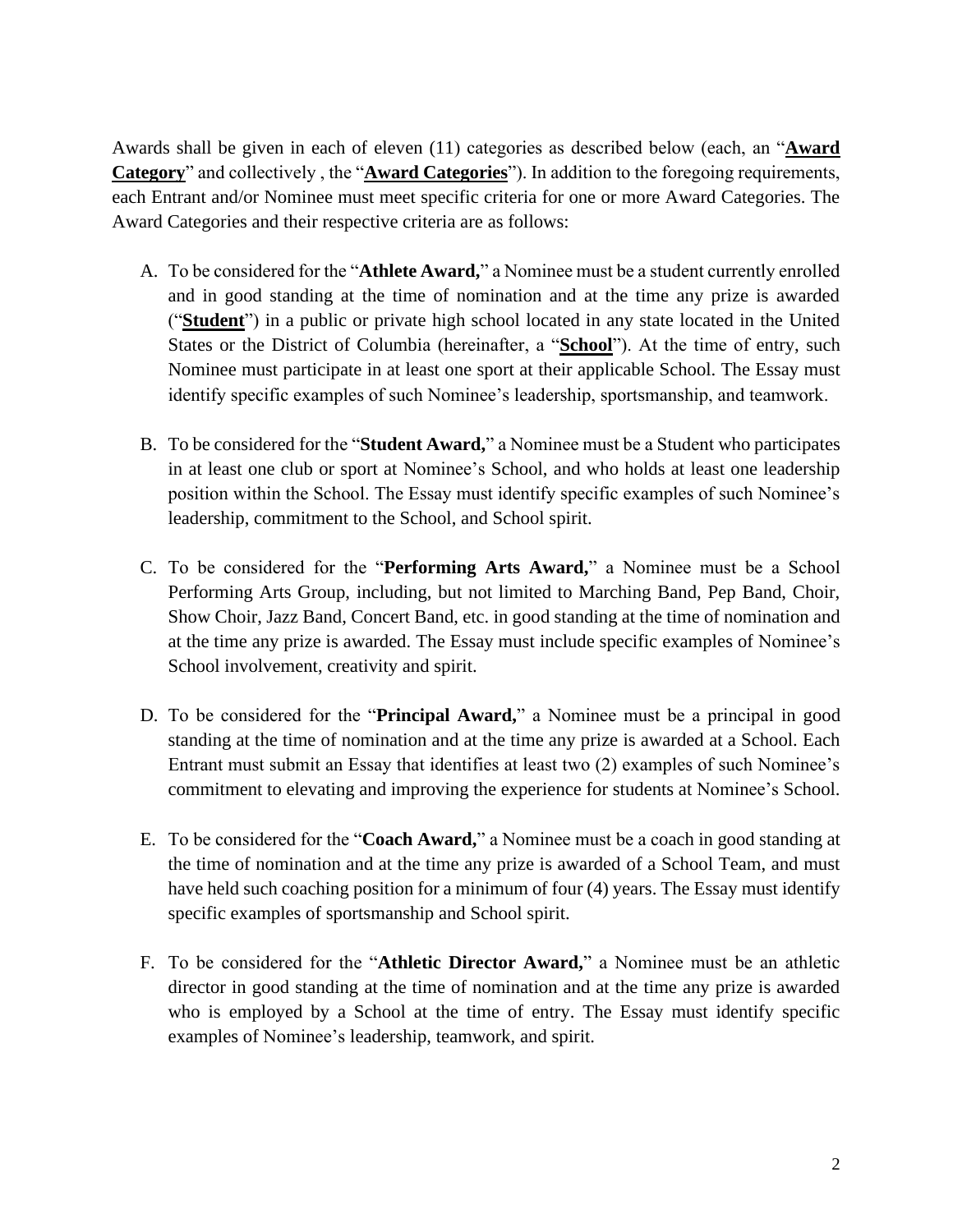- G. To be considered for the "**Teacher Award,**" a Nominee must be a teacher in good standing at the time of nomination and at the time any prize is awarded who is employed by a School at the time of entry. The Essay must identify at least one example of such Nominee's mentorship and/or teaching excellence.
- H. To be considered for the "**Game Day Experience Award,**" a Nominee must be a School Cheerleading Squad, a School Dance Team, or a School Band Program, including, but not limited to Marching Band, Athletic Band, Pep Band, Stand Band, etc. in good standing at the time of nomination and at the time any prize is awarded. The game day experience for which the Nominee is nominated must involve the majority of the Students at the applicable School, and must be positive, uplifting and uniquely significant to such School. The Essay must identify specific examples of inclusiveness, tradition, school spirit, commitment to community service, outstanding school athletic support, creative spirit raising activities and/or strong academics.
- I. To be considered for the "**Yearbook Award,**" a Nominee must be a School. Such Nominee must submit no more than five (5) pages from the 2020-2021 yearbook for such School. The Essay must include specific examples of School pride from such yearbook.
- J. To be considered for the "**Graduation Ceremony Award,**" a Nominee must be a School. The Essay must set forth in detail the ways in which such Nominee's graduation ceremony is different from traditional and/or other graduation ceremonies conducted by other Schools.
- K. To be considered for the "**Spirit of St. Jude Award,**" a Nominee must be a School. The fundraising activity for St. Jude Children's Research Hospital must involve the majority of the Students at such School and/or the community which such School serves, and must be positive, uplifting and uniquely significant to such School.

Completing all of the steps set forth above in accordance with these Official Rules shall constitute one (1) Entry in the Contest for an Award Category, as applicable. **LIMIT: EACH ENTRANT SHALL SUBMIT NOT MORE THAN ONE (1) ENTRY FOR EACH AWARD CATEGORY.** In the event that an Entry on behalf of a Nominee is submitted by two or more Entrants, Sponsor reserves the right to accept the first such submitted Entry (as determined by Sponsor in its sole discretion) and to reject the other Entry or Entries. Entries received after the end of the Contest Period shall not be eligible to enter or win.

**4. ENTRY GUIDELINES:** All Entries, including, without limitation, any Essays, Photographs, Letters of Recommendations, and Linked Materials, and all elements thereof, must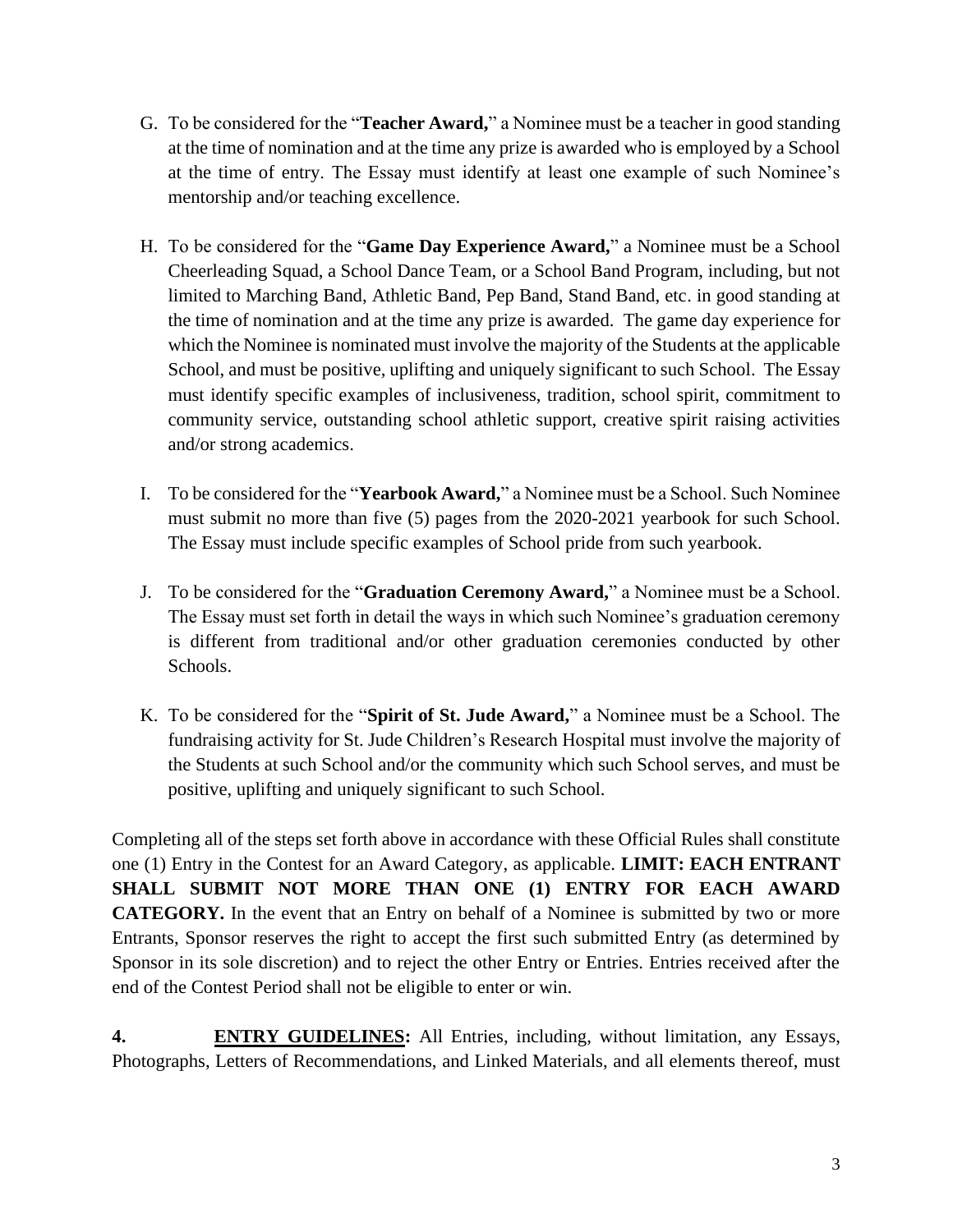comply with the following minimum guidelines to be eligible (as determined by Sponsor in its sole and absolute discretion):

- i. Must be original.
- ii. Must not attempt to mislead Sponsor, including, without limitation, by submitting under a false identity or nominating a fictitious Nominee.
- iii. Entrant must have secured in writing (and be able to produce the writing) any and all rights necessary and appropriate to submit the information contained in the Entry in the Contest and grant the rights herein, including all necessary appearance and publicity releases.
- iv. Any Entry or any portion of any Entry must not have won a contest or any award, or been previously published or submitted in connection with other contests.
- v. Must be approved by the School's administration.
- vi. Must not be fraudulent or infringe upon the copyrights, trademarks, property, privacy, publicity, intellectual property or other legal or moral rights of any person or entity.
- vii. Must not disparage Sponsor, an Entrant, any other person or entity (or its products or services), or contain material that promotes bigotry, discrimination, racism, ridicule, mockery, or harm against any group or individual based on a health condition or illness, disability, race, gender, religion, nationality, sexual orientation, age, or any other basis.
- viii. Must not contain any material that is libelous, defamatory, obscene, vulgar, threatening, abusive, pornographic, hateful, or is otherwise objectionable.
- ix. Cannot depict illegal activity and cannot itself be in violation of any law or otherwise display any behavior or messaging with which Sponsor does not wish to associate, in Sponsor's sole and absolute discretion.
- x. Cannot appear to promote any competitor of Sponsor.

Sponsor reserves the right, in its sole discretion, to review all Entries, either before or after they have been posted and to edit, reject and/or remove any Entries, including, without limitation, where it determines an Entry violates these Official Rules and/or the foregoing guidelines, without any notification or warning. By submitting an Entry in the Contest, you hereby warrant and represent that your Entry conforms to the guidelines set forth herein, including that you have obtained permission from any person who's name, likeness, performance or voice is used in any of the Entry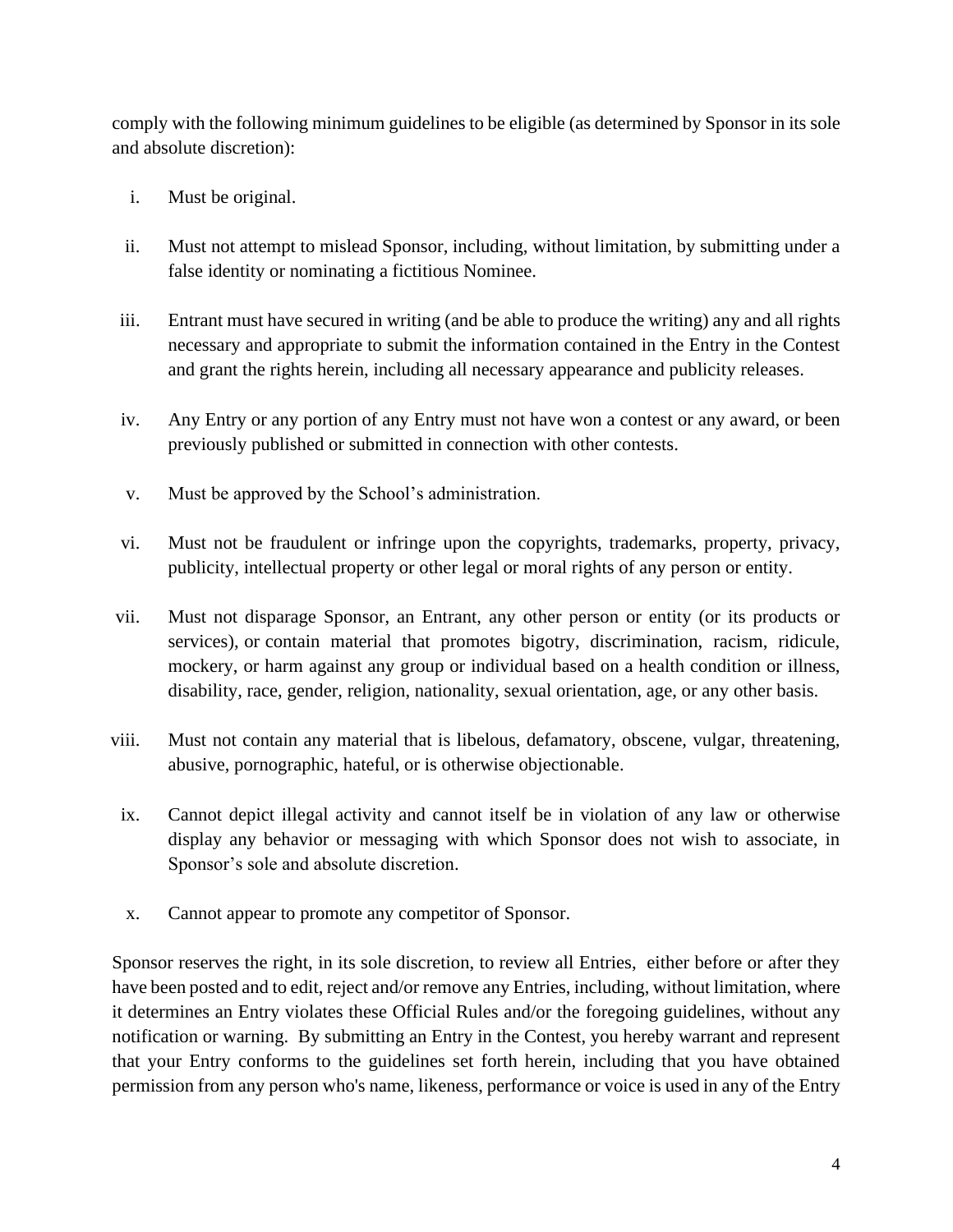materials. Entry must be in English. If you think that any Entry infringes your intellectual property rights, please visit https://www.varsity.com/terms-of-use/.

**5. WINNER SELECTION AND NOTIFICATION:** Entrants may submit an Entry for a Nominee(s) with respect to each of the Award Categories. The winners for each Award Category shall be determined by the following process:

Entries to the Contest shall be evaluated by a panel of judges designated by Sponsor based on the submitted Entry. Entries can earn a maximum of 100 points based on the following criteria:

## Overall Score: **100 points**

- A. Spirit Story (Essay)
	- a. Adherence to guidelines set forth in award description **(15 points)**
	- b. Strength of contribution to/impact on school and community **(25 points)**
	- c. Demonstrated enthusiasm for school **(10 points)**
- B. Letter(s) of Recommendation **(25 points)**
	- a. Illustration of leadership
	- b. Examples of notable achievements and community involvement
- C. Photographs **(15 points)**
	- a. Demonstration of Nominee's excellence in the particular category
	- b. Overall impression **(10 points)**

Sponsor shall award the above points based on its sole discretion as to whether an Entry met the aforementioned criteria, which shall be conclusive and binding. In the event of a tie, the Entry with the highest score in "Adherence to guidelines set forth in award description" shall be deemed the potential Winner in the respective Award Category.

Sponsor shall select up to four (4) finalists for each Award Category (the "**Award Finalists**") from among those Nominees having the most points for each such Award Category , based on the criteria detailed above and in Sponsor's judges' sole determination. Sponsor shall notify each Award Finalist of their selection. Additional requirements may be included in any such notification to the Award Finalists. Sponsor reserves the right to select fewer than four (4) finalists for the each of the Award Categories in its sole discretion including, but not limited to, if it does not receive a sufficient number of eligible and qualified entries. The Award Finalists shall be contacted by email and/or telephone within twenty (20) days after the end of the Contest Period and each such Award Finalist (or the parent or legal guardian of the Award Finalist if the Award Finalist is a Minor) shall be required to execute and return a Release within seven (7) days of date of issuance of notification. In the case of a nomination of or by a School, an administrator, teacher, coach or administrative director representing a School (hereafter "**Authorized Representative**"), the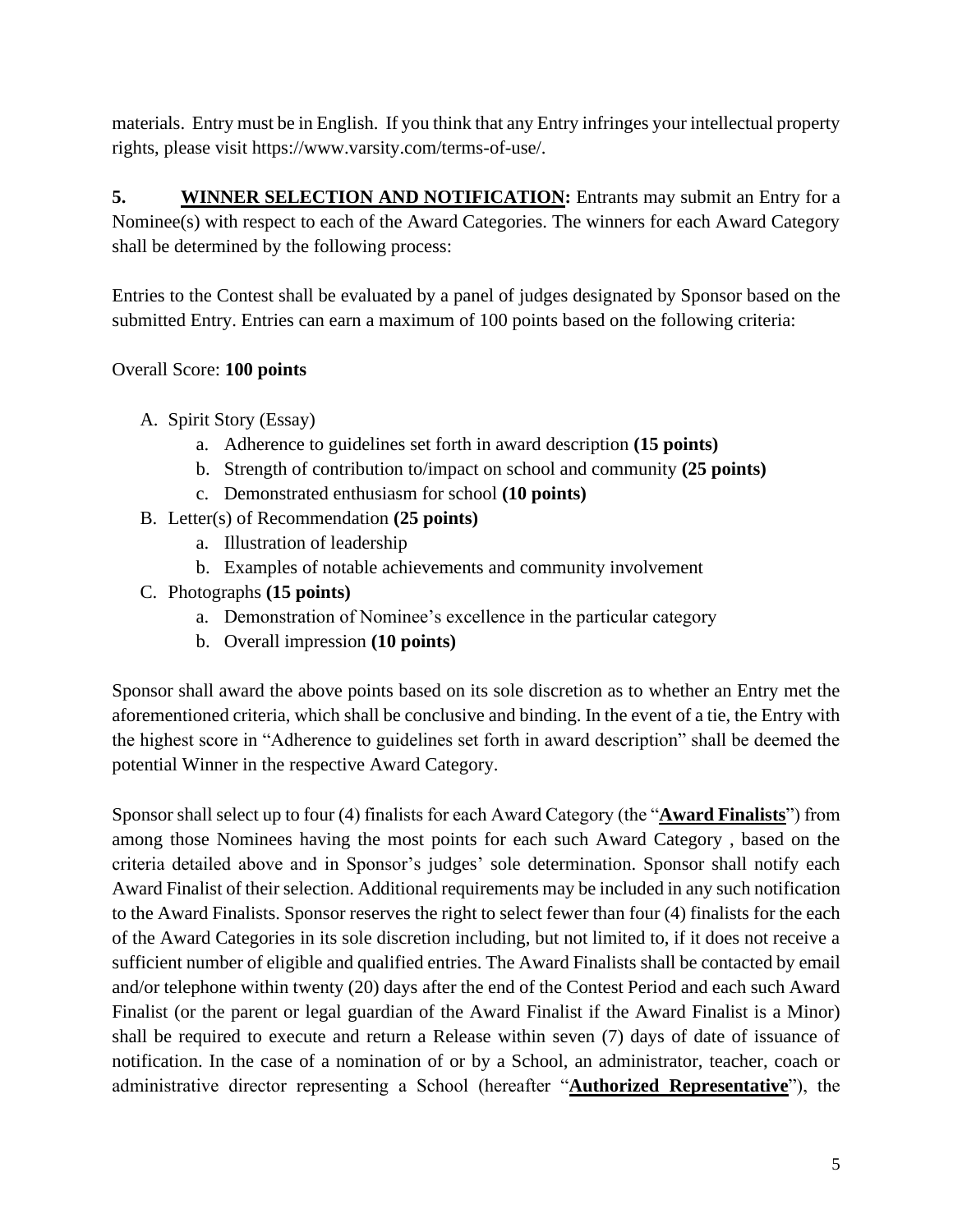Entrant and Nominee must be previously approved to participate on a School's behalf and able to complete an Affidavit of Eligibility and a Release of Liability and (where legal) a Publicity Release (collectively, the "Releases") within two (2) days of the date of issuance of notification. Noncompliance with the foregoing or with these Official Rules, or any notification being returned as non-deliverable, may result in disqualification and, at Sponsor's discretion, a runner-up being notified and selected as a finalist.

In the event that any of the notified Award Finalists do not respond to any such notification within seven (7) days of the date of the notification, a disqualification may result and the prize may be forfeited and an alternate Award Finalist may be selected by Sponsor. Entrants and Nominees, including the potential Winner, may be required to produce government issued identification. If any Winner is a Minor, Sponsor reserves the right in its sole discretion to award any such prize won by the Minor to and in the name of the Minor's parent or legal guardian. The Award Finalists will then be judged by Sponsor's panel of judges based on the criteria detailed above and the Award Finalist that receives the highest score in each Award Category will be deemed a winner in Sponsor's judges' sole determination (each a "**Winner**"). The Award Finalist Selected as the Winner in each Award Category will be announced at the virtual Varsity Brands School Spirit Awards Show scheduled to take place in June 2022.

A Nominee, including any Nominee deemed a Winner of an Award in any Award Category may choose to withdraw from consideration for such Award by submitting a written statement to Sponsor (or, in the case of a Minor, a written statement from such Nominee's parent or legal guardian) stating that such Nominee does not wish to be considered for such Award.

If any Winner or Award Finalist fails to comply with any of the obligations, requirements, terms and/or conditions of these Official Rules or is found to be ineligible or unqualified for any other reason (as determined by Sponsor in its sole discretion): the Winner or Award Finalist shall be subject to disqualification by Sponsor; any prize awarded to such person may be forfeited; and Sponsor may select an alternate Winner or Award Finalist. Sponsor in its sole discretion reserves the right to review, reject and/or withdraw from consideration any Entry that violates and/or does not comply strictly and in all respects with these Official Rules without any notification or warning. In the event (a) an Entrant does not comply with all of these Official Rules and/or (b) any notification sent by Sponsor to such Entrant is returned by the postal or courier service and/or by email as non-deliverable, Sponsor shall have the right in its sole discretion to disqualify such Entrant's Nominee, whereupon any prize for such Entrant's Award Category shall be forfeited and Sponsor in its sole discretion may select an alternate Winner and/or Award Finalist.

**6. PRIZES:** Eleven (11) Award Categories: Sponsor shall award the sum of Thirty-three Thousand (\$33,000.00) Dollars in the aggregate in prize money to the Winners in the Award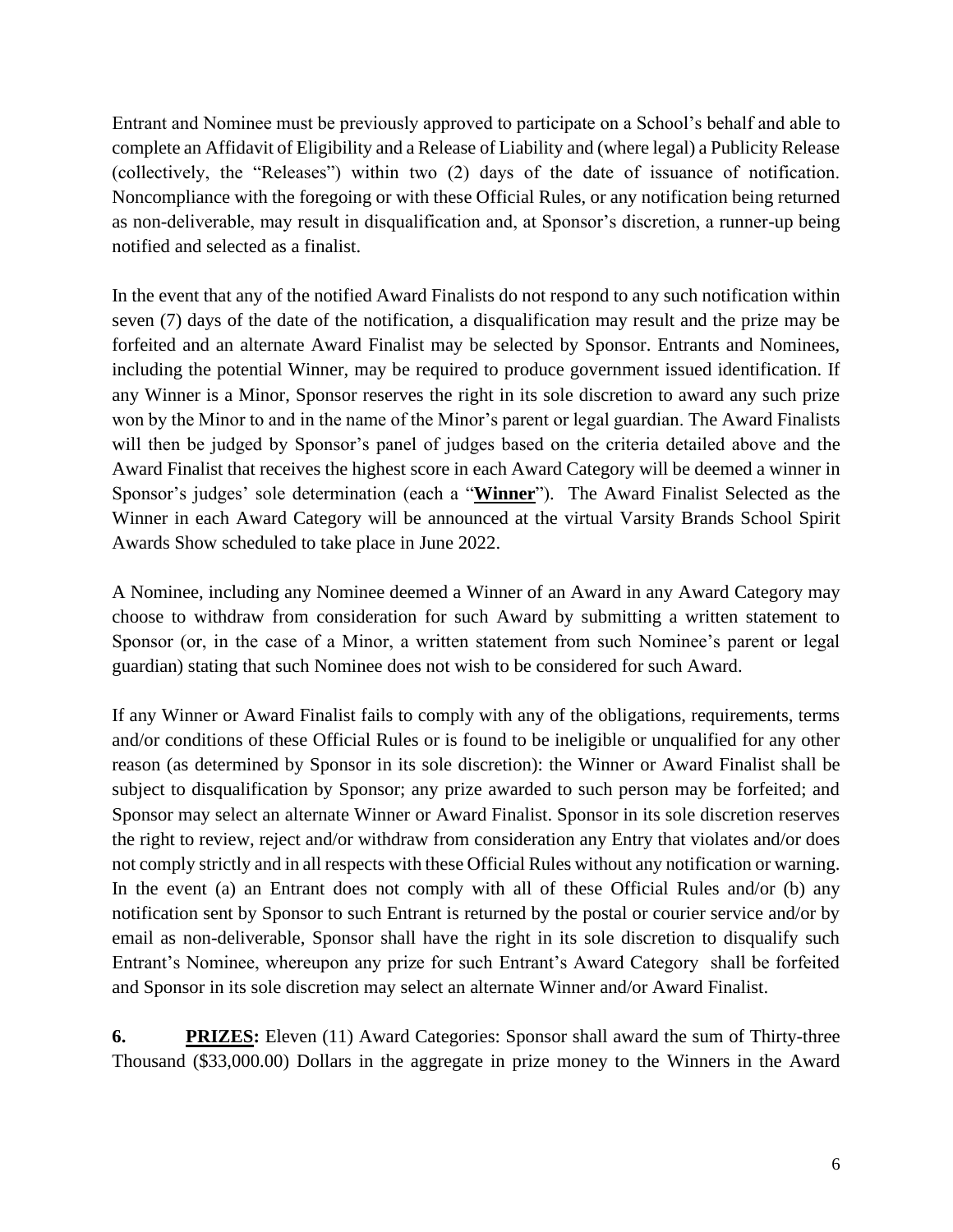Categories. The Winners of all Award Categories shall each receive a \$3,000.00 cash prize, which is paid via check. Please allow 4-6 weeks for prize delivery following the Awards Show.

United States residents that win \$600 or more in Prize value will have income reported to them on IRS Form 1099, as required under IRS rules and a copy of said form will be sent to the IRS. You must contact your own tax advisor for any questions concerning taxes.

ALL PRIZES ARE PROVIDED BY SPONSOR "AS IS" AND "WHERE IS", WITHOUT ANY EXPRESS OR IMPLIED WARRANTIES INCLUDING WITHOUT LIMITATION ANY WARRANTY OF MERCHANTABILITY, NON-INFRINGEMENT OR FITNESS FOR A PARTICULAR PURPOSE, ALL OF WHICH SPONSOR HEREBY EXPRESSLY DISCLAIMS.

The approximate retail value ("**ARV**") of each prize provided to the Winner of an Award Category shall be \$3,000 for each Award Category. Prize cannot and shall not be transferred, substituted or redeemed for cash, except at Sponsor's sole discretion. Sponsor reserves the right to substitute any prize, or portion thereof, with a prize of comparable or greater value, all as determined by Sponsor in its sole discretion. Each prize shall consist of only those items specifically stated herein as constituting a part of such prize. All federal, state and local income and other taxes based upon prize value and/or otherwise relating to the Contest are the sole and separate responsibility of each Winner. Winner cannot assign payments. Sponsor's only obligation is to pay the Winner.

**7. DELIVERY OF PRIZES:** Sponsor shall deliver prizes to each Award Category Winner by United States Postal Service or overnight courier to the address that such Winner provided to Sponsor.

**8. OWNERSHIP AND PUBLICITY:** As among Entrant, Nominee, Winner and Sponsor, Entrant and/or Nominee, as the case may be, shall be the sole owner of and shall be solely responsible for his or her Entry, that are provided in connection with the Contest. By participating in this Contest in any manner, each Entrant, Nominee, Winner, Award Finalist, and/or otherwise and, additionally, in the case of a Minor, his or her parent or legal guardian (each, a "**Licensor**") hereby expressly grants to Sponsor and each of its parent companies, affiliates (including, but not limited to, Hercules Achievement, Inc. and its subsidiaries), subsidiaries, agents and licensees (each, a "**Sponsor Party**") a royalty-free, unconditional, irrevocable, non-exclusive, sublicensable, assignable and perpetual right, license and consent (the "**License**"), without any compensation, consideration or further notification, to use, edit, copy, reproduce, print, publish, display, transmit, distribute, sell, perform, adapt, enhance, and/or create derivative works from and/or with respect to the Entry and/or to make fair use thereof, including without limitation: (i) the Entry; (ii) the name, picture, likeness, and other personally identifiable information relating to a Licensor; and (iii) a School's name, logo, nicknames, mascot, city and state, team member photograph(s) and/or School song. Each Sponsor Party shall be entitled to utilize and exercise its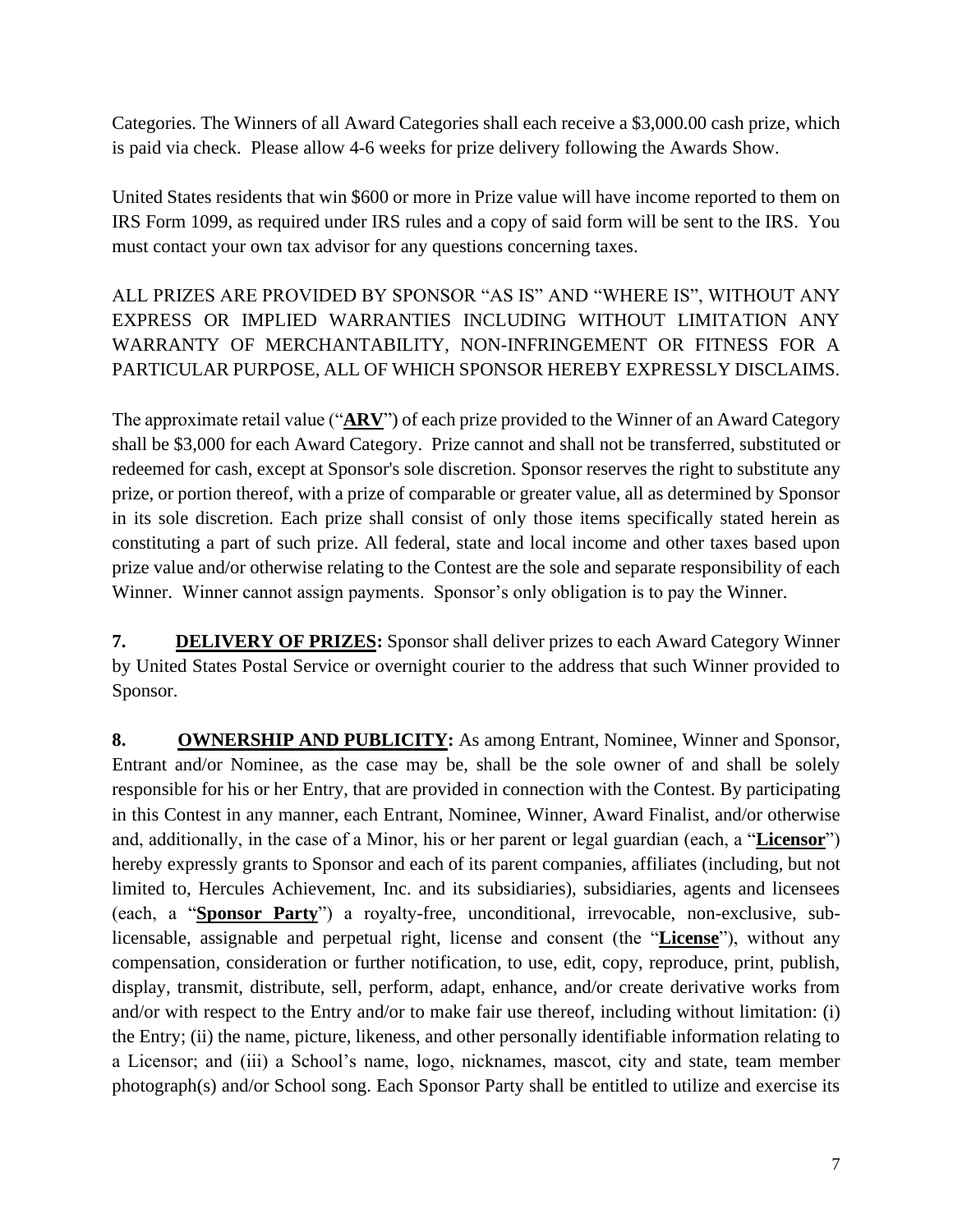rights under the License for any lawful purpose, including but not limited to editorial, advertising, trade, commercial, and publicity purposes, in any media whatsoever now or hereinafter developed, including, without limitation, on Sponsor's websites, social media and application(s), without additional compensation, payment or consideration to the Licensor, except where prohibited by law. Sponsor shall not incur any liability whatsoever to Licensor or to any other party to the extent Sponsor or any Sponsor Party chooses to refrain from any exploitation of its rights hereunder. Each Winner (or the parent or legal guardian of such Winner, if such Winner is a Minor) shall be required to complete and sign the Release described in Section 5 hereof in order to maintain his/her/its eligibility to win a prize.

**9. RELEASE:** By participating in the Contest in any manner, each Entrant, Nominee, Winner, Award Finalist, and/or otherwise (and, additionally, in the case of a Minor, his or her parent or legal guardian) acknowledges and agrees: (1) to be bound by these Official Rules and all decisions of the Sponsor relating hereto and/or to the Contest, which decisions are final and binding in all respects; (2) that his/her/its Entry (and all components thereof) shall not be acknowledged or returned; and (3) the Contest Parties shall have no liability and shall be held harmless by each Licensor (and, additionally, in the case of a Minor, his or her parent or legal guardian) for and against any and all liability, loss, injury or damage to participants or any other person or entity, including personal injury or death and/or damage to personal or real property, due in whole or in part, directly or indirectly, by reason of such Licensor's participation in this Contest, the use of any Entry, including, without limitation, any Photographs or Linked Material, or acceptance, possession, use or misuse of a prize (including any travel or activity related thereto). Sponsor reserves the right, in its sole discretion, to void and/or reject any entries or to modify, cancel, terminate or suspend the Contest (or any portion thereof) in the event of a Cancellation Event (defined below). In the event of such modification, cancellation, termination or suspension, Sponsor, in its sole discretion, as applicable, reserves the right, to select any Winner from among all eligible entries received prior to the Cancellation Event. Sponsor, in its sole discretion, reserves the right to conduct background check(s) of any and all records of any Entrant, Nominee, Winner, Award Finalist, School member and/or participant (and, additionally, in the case of a Minor, such Minor's parent or legal guardian), including without limitation, civil and criminal court records and police reports. To the extent necessary under law, upon request by Sponsor, every such person shall authorize such background check. Sponsor may also take all steps necessary (as determined in its sole discretion) to verify any information provided to Sponsor by any Entrant, Nominee, Winner, Award Finalist, School member and/or other participant (and, additionally, in the case of a Minor, such Minor's parent or legal guardian). In connection therewith, such individuals shall be obligated to provide necessary contacts and information so that Sponsor may conduct such investigation. Sponsor reserves the right (at its sole discretion) to disqualify any individual Entrant, Nominee, Winner, Award Finalist, School member and/or participant from any prize element, based on any background check. "**Cancellation Event**" shall mean a virus, bug, unauthorized human intervention or other causes, including but not limited to war or armed conflict (whether or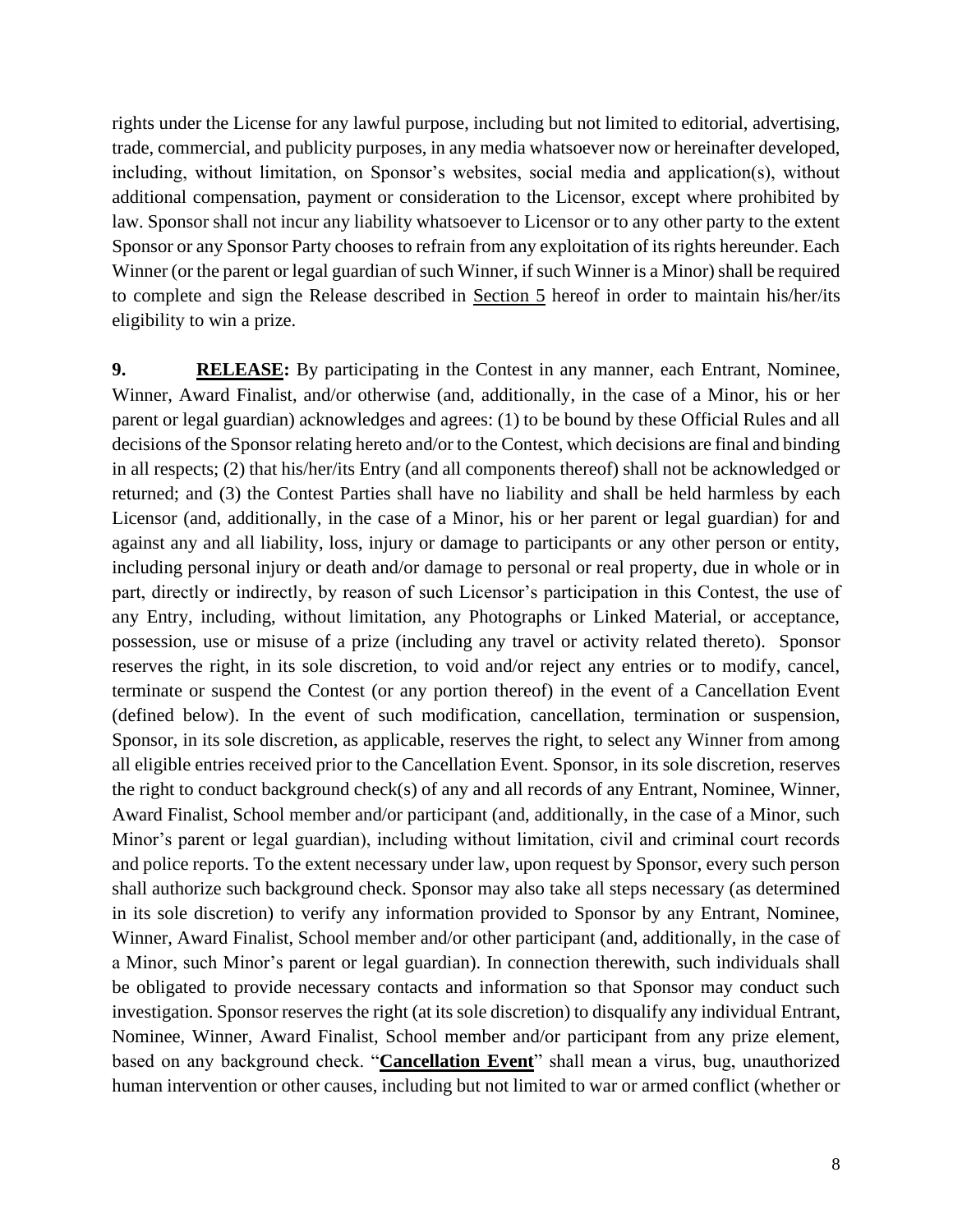not officially declared), labor controversy or threat thereof, Act of God, and/or any other cause that corrupts or impairs the administration, security, fairness or proper play of the Contest, all as determined by Sponsor in its sole discretion. To the extent applicable to any Entrant, Nominee, Winner, Award Finalist, School member and/or participant domiciled in Puerto Rico or the U.S. Virgin Islands, these rules will be interpreted to comply with the laws of the applicable jurisdiction. Sponsor reserves the right at its sole discretion, to disqualify any individual (and all of his or her Entries) who tampers with the entry process or proper administration of the Contest.

**10. LIMITATION OF LIABILITY:** NO CONTEST PARTY SHALL BE LIABLE OR RESPONSIBLE IN ANY MANNER, AND EACH OF THE CONTEST PARTIES HEREBY EXPRESSLY DISCLAIMS ANY AND ALL LIABILITY FOR, ANY LOSS, EXPENSE, COSTS, INJURY, DAMAGE OR ACCIDENT RESULTING DIRECTLY OR INDIRECTLY FROM: (1) THE ACTS OR OMISSIONS OF ANY OTHER PARTY IN CONNECTION WITH THE CONTEST, INCLUDING, WITHOUT LIMITATION, THE AWARDS SHOW AND ANY TRAVEL THERETO; (2) THE ACTS OR OMISSIONS OF ANY OF SPONSOR'S CONTRACTORS OR AGENTS RELATING DIRECTLY OR INDIRECTLY TO THE CONTEST; AND (3) ACTS OF GOD, FIRE, ACTS OF PIRACY, STRIKES, CIVIL UNREST, THEFT, RIOTS, EPIDEMIC, DISEASE, QUARANTINE, WEATHER, DANGERS RELATED TO TRAVEL OR ANY OTHER ACTIVITIES OR FROM ANY CAUSE BEYOND SPONSOR'S CONTROL.

The Contest Parties shall not be responsible in any way whatsoever for any lost, incomplete, late, damaged, delayed, garbled, inaccurate, incomplete or misdirected Entries, messages, or other communications; failures and/or malfunction of telephones, telephone lines or telephone systems or other telecommunications and/or Internet blackouts, brownouts and/or connectivity; interrupted or unavailable network, server or other telecommunications and/or Internet connections including those available through the Website, miscommunications, failed computer hardware or software or other technical failures; garbled, lost, misrouted or scrambled transmissions; any error, omission, interruption, defect or delay in any transmission or communication; traffic congestion on the Internet or for any technical problem, including but not limited to any injury or damage to Entrant's or any other person's computer related to or resulting from participation in this Contest; printing, typographical or other errors appearing within these Official Rules or in any Contestrelated advertisements or other materials; or other errors or problems of any kind whether mechanical, human, technical, electronic or otherwise; or the administration of the Contest; or the processing or judging of Entries. Use of any device to automate or subvert the entry process is prohibited and any Entries received through such means shall be void. Entries shall be disqualified if they contain inappropriate material or language, including profanity or if they otherwise do not abide by these Official Rules or other instructions of Sponsor.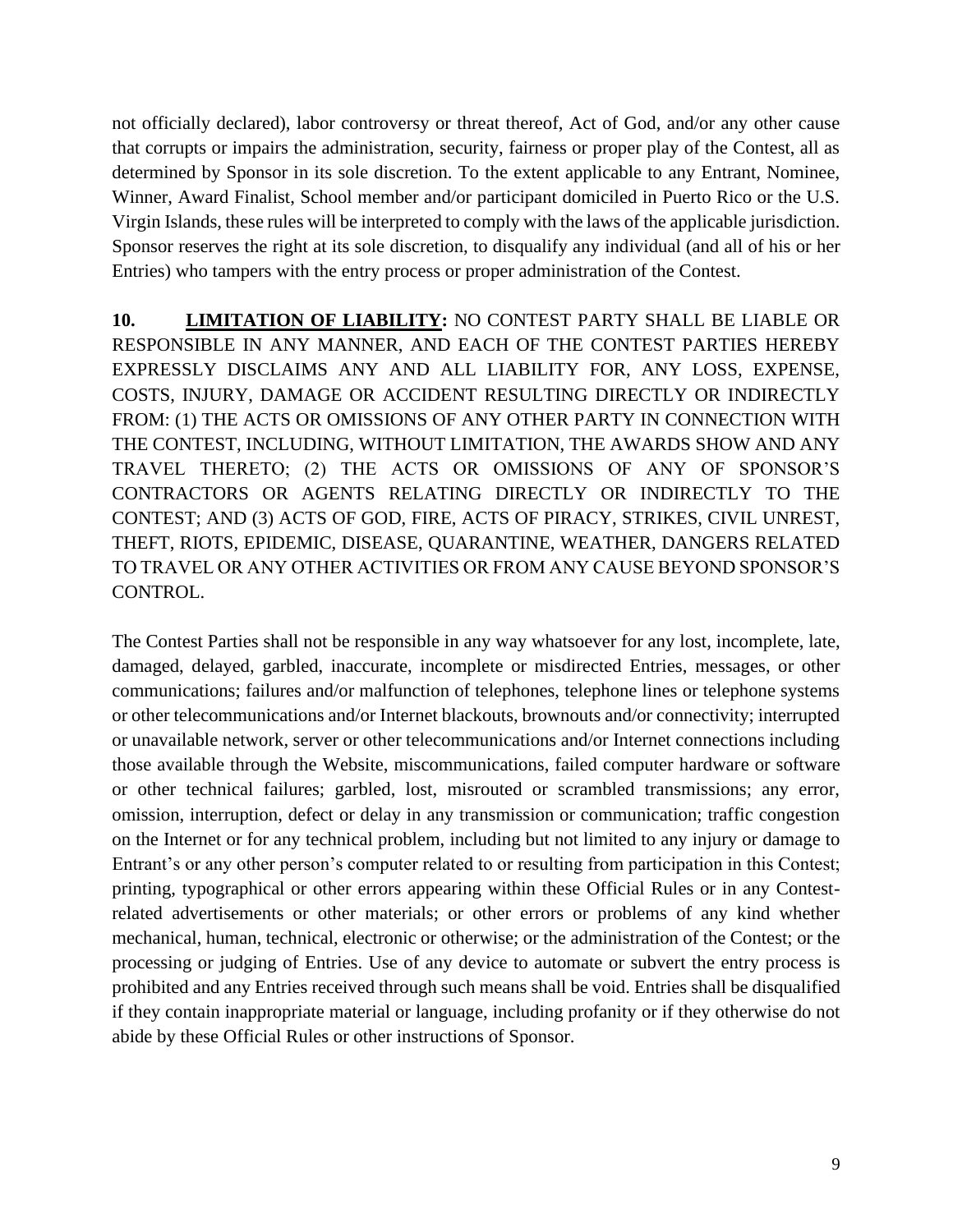**11**. **LIMITATION OF DAMAGES:** BY PARTICIPATING IN THIS CONTEST IN ANY MANNER, WHETHER AS AN ENTRANT, NOMINEE, WINNER, AWARD FINALIST, AND/OR OTHERWISE, YOU (AND, ADDITIONALLY, IN CASE YOU ARE A MINOR, YOUR PARENT OR LEGAL GUARDIAN) AGREE THAT, TO THE MAXIMUM EXTENT ALLOWED BY APPLICABLE LAW, THE CONTEST PARTIES SHALL NOT BE RESPONSIBLE OR LIABLE TO YOU OR TO ANY OTHER PARTY FOR ANY INJURY, DAMAGE, DEATH, LOSS, CLAIM, ACT OF GOD, ACCIDENT, DELAY OR ANY DIRECT, INDIRECT SPECIAL, PUNITIVE, EXEMPLARY, CONSEQUENTIAL OR INCIDENTAL DAMAGES OF ANY KIND (INCLUDING, WITHOUT LIMITATION, LOSS OR THEFT OF DATA OR RECORDS, LOSS OF GOODWILL, DELAY DAMAGES, BUSINESS INTERRUPTION OR LOST PROFITS), WHETHER BASED IN CONTRACT, TORT, STRICT LIABILITY, OR OTHERWISE, ARISING OUT OF OR RELATED IN ANY MANNER TO THE CONTEST OR THESE OFFICIAL RULES OR THE PERFORMANCE OR NON-PERFORMANCE OR DELAY IN PERFORMANCE BY THE CONTEST PARTIES, EVEN IF THE CONTEST PARTIES HAVE BEEN ADVISED OF THE POSSIBILITY OF SUCH DAMAGES. IF, DESPITE THE ABOVE LIMITATIONS OF LIABILITY AND DAMAGES, ANY OF THE CONTEST PARTIES IS FOUND LIABLE FOR ANY LOSS OR DAMAGE ARISING OUT OR RELATED IN ANY MANNER TO THE CONTEST OR THESE OFFICIAL RULES, THEN, TO THE MAXIMUM EXTENT ALLOWABLE BY APPLICABLE LAW, THE MAXIMUM LIABILITY OF THE CONTEST PARTIES SHALL IN NO EVENT EXCEED THE AGGREGATE SUM OF ONE HUNDRED DOLLARS (\$100.00).

**12. INDEMNIFICATION:** By participating in this Contest in any manner, whether as an Entrant, Nominee, Winner, Award Finalist, and/or otherwise, you (and, additionally, in the case of a Minor, your parent or legal guardian) agree to and shall indemnify, defend and hold harmless each of the Contest Parties from and against any and all claims, causes of action, demands, actions, lawsuits, proceedings, judgments, amounts paid in settlement and/or any other cost or expense including, without limitation, reasonable attorneys' fees, arising out of or related to: (1) your breach or alleged breach of these Officials Rules, or the Terms of Use or Privacy Policy (as such terms are defined herein); (2) your negligence or commission of any other tort; (3) your violation or alleged violation of any applicable law; (4) your use of Sponsor's websites, social media and/or application(s) other than in accordance with the Terms of Use and Privacy Policy and all other policies and/or legal agreements between you and Sponsor; (5) your infringement or alleged infringement of the intellectual property rights or other rights of any third party; (6) your actions or omissions that directly or indirectly relate to or arise out of, in whole or in part, your use of any Social Media Website and/or claims by any Social Media Website (as such term is defined herein); or (7) any other act or omission by or on behalf of you.

**13. DISPUTES/CHOICE OF LAW:** Except where prohibited by applicable law, each Entrant, Nominee, Winner, Award Finalist, and/or other participant in this Contest, as the case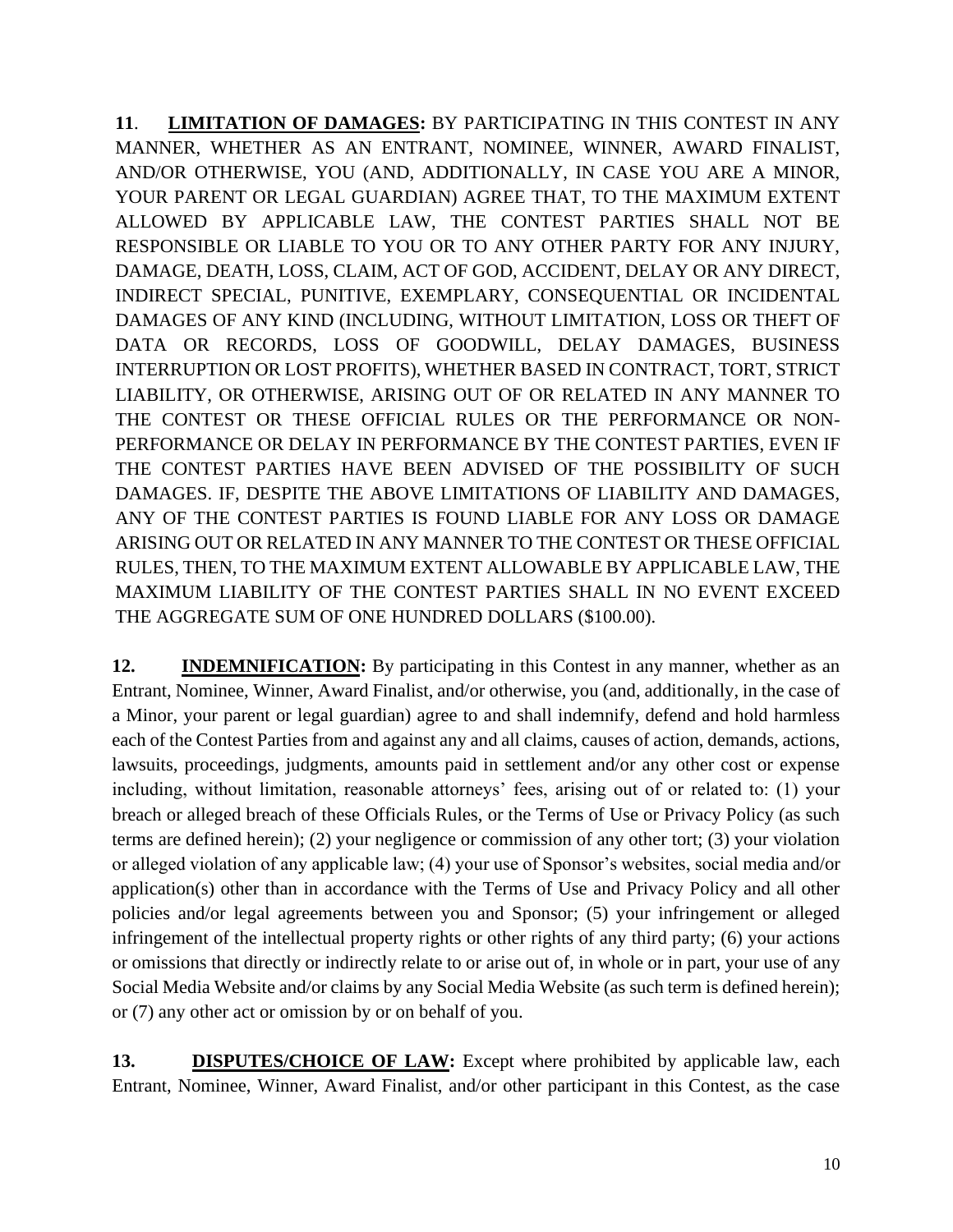may be, agrees that: (i) all issues and questions concerning the Contest and these Official Rules shall be governed by Texas law without giving effect to any principles of conflicts of laws or statutes of any jurisdiction; (ii) any and all disputes, claims and causes of action at law or in equity arising out of or relating to this Contest or any prize awarded shall be (A) resolved individually, without resort to any form of class action; and (B) filed only in the state or federal courts situated in Tarrant County, Texas, and Entrant, Nominee, Winner, Award Finalist, and/or any other participant hereby consents and submits to the personal jurisdiction of such courts for the purposes of litigating any such disputes, claims or causes of action; (iii) any and all claims, judgments and awards shall be limited to actual out-of-pocket costs incurred, but in no event shall attorneys' fees be awarded; and (iv) under no circumstances shall any Entrant, Nominee, Winner, Award Finalist, and/or other participant be permitted to obtain awards for and hereby waives all rights to claim punitive, incidental, special or consequential damages or any other damages, other than for actual out-of-pocket expenses, and any and all rights to have damages multiplied or otherwise increased. All federal, state and local laws and regulations apply to this Contest.

These Official Rules are subject to change at any time at Sponsor's sole discretion without notice. Sponsor's failure to enforce any terms or conditions in these Official Rules shall not constitute a waiver of any such term or condition. Contest is void where prohibited by law. If any provision(s) of these Official Rules is held illegal, invalid or unenforceable, the legality, validity or enforceability of the remaining provisions of these Official Rules shall not be affected or impaired thereby and such remaining provisions shall remain in full force and effect.

14. **PRIVACY:** Personally identifiable information submitted by Entrants, Nominees, Winners, Award Finalists, and/or otherwise as part of this Contest shall be used to administer the Contest, select and announce the Winner(s) and fulfill the prizes, and shall be treated in accordance with Sponsor's terms of use (the "**Terms of Use**"), accessible at http://www.varsitybrands.com/terms\_of\_use; and Sponsor's privacy policy (the "**Privacy Policy**"), accessible at https://www.varsitybrands.com/privacy\_policy. By submitting an Entry and/or otherwise participating in this Contest, you (and, additionally, in the case of a Minor, such Minor's parent or legal guardian) expressly agree and consent: (i) to be bound by these Official Rules; and (ii) to be bound by the Privacy Policy and the Terms of Use. If you are selected as a Winner, your name may also appear in a publicly available Winner's list.

**15. OFFICIAL RULES / WINNERS LIST:** For a copy of these Official Rules and/or a list of the Winners, please send a self-addressed, postage prepaid envelope by no later than June 30, 2022 to: Varsity Brands, LLC, 614460 Varsity Brands Way, Farmers Branch, TX 75244, and specify whether your request is for the Varsity Brands School Spirit Awards Contest Winners List and/or the Official Rules.